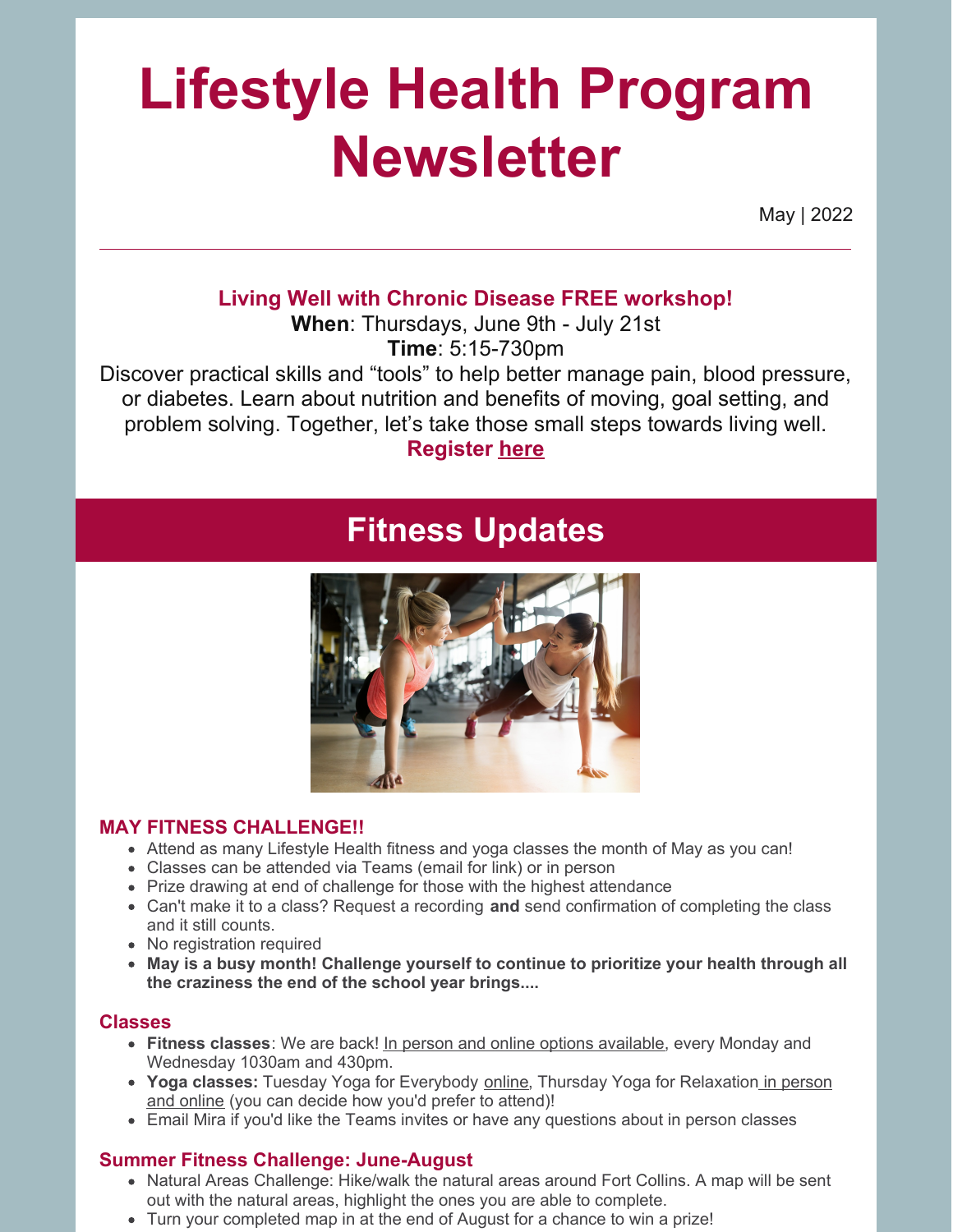How is your fitness journey going so far this year?

• Need accountability or motivation? Email **[Mira](mailto:mirabai.nesbitt@uchealth.org)** to schedule a Fitness Assessment!

## **Nutrition Updates**

**Spring** is a great time to clean up your diet! Check out these **healthy Spring [Recipes.](https://www.tasteofhome.com/collection/healthy-spring-recipes/)**

#### **Email [Sarah](mailto:sarah.morales@uchealth.org) to sign up for a Nutrition Check-in!**

#### **Upcoming Virtual Nutrition Class**

#### **Wednesday May 11, 2022 5:30-6:30pm Mental Health and Nutrition: What's the Connection?**

#### **Topics covered:**

- Key nutrients to support mental health
- Foods and moods
- SMILES Trial (nutrition & depression study findings)
- Gut health and mental health
- 8 Nutrition Tips to improve mental health



**[Register](https://forms.office.com/Pages/ResponsePage.aspx?id=XOYJ9QuOLUeycG7Um4Mp3TJiON601RJEt4ETH12ghwZURjJTMk1ZMFBDNEJYQ0VOVVFZOE1XUlBGNCQlQCN0PWcu) Here!**



*"Self-care is how you take your power back." -Lahla Delia*



#### **Fitness Class Schedule Yoga Class Schedule**